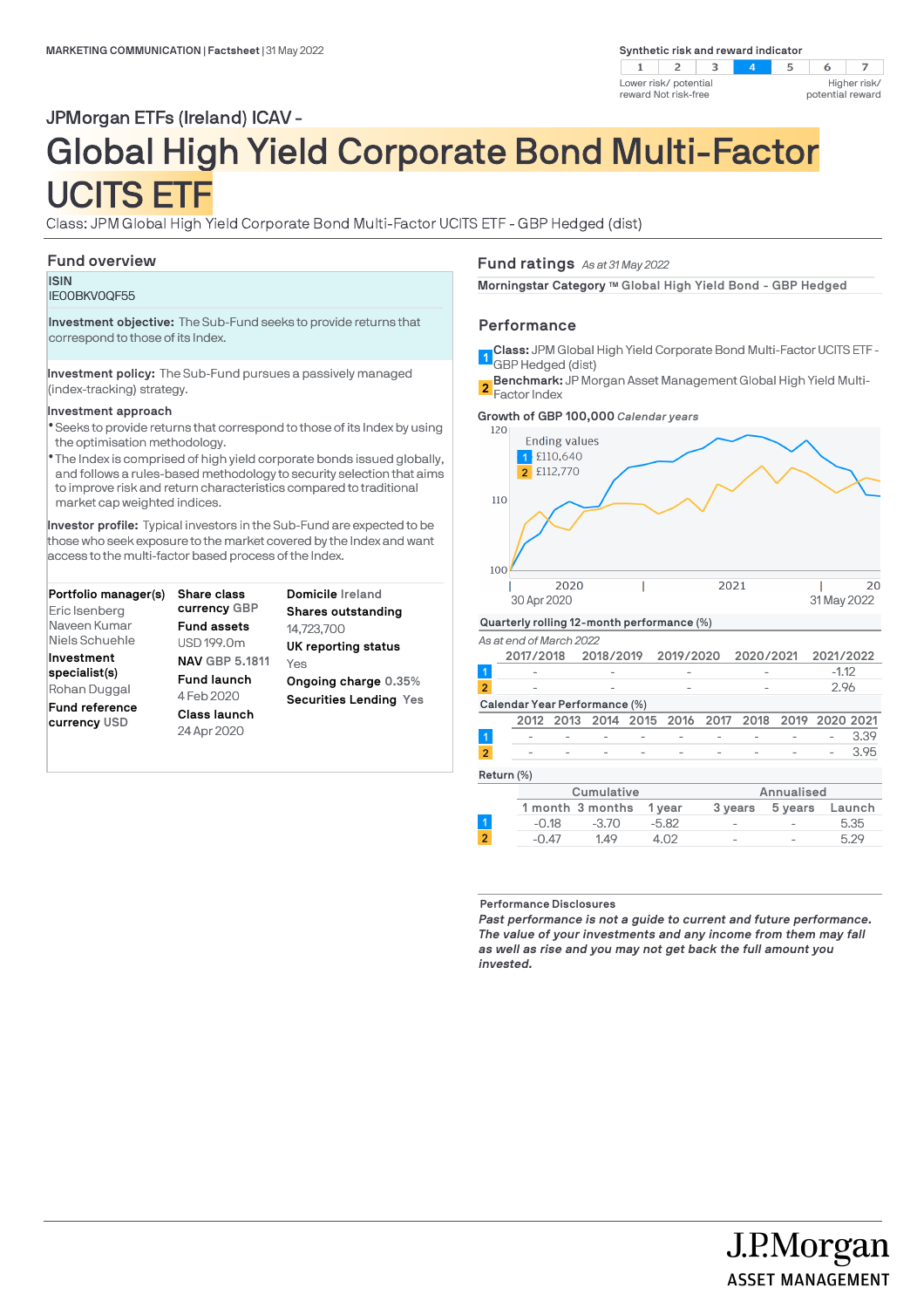# **Dividend History**

|         | Amount Record Date  | <b>Payment Date</b> | Semi Dividend Annualised<br>Yield | vield  |
|---------|---------------------|---------------------|-----------------------------------|--------|
|         | £0.0400 10 Jul 2020 | 07 Aug 2020         | 0.75%                             | 1.51%  |
|         | £0.1251 15 Jan 2021 | 05 Feb 2021         | 2.22%                             | 4.50 % |
| £0.1248 | 09 Jul 2021         | 06 Aug 2021         | 2.19 %                            | 4.43%  |
|         | £0.1276 14 Jan 2022 | 07 Feb 2022         | 2.30 %                            | 4.66%  |

# **Holdings**

| <b>TOP 10</b>                                     | Coupon | <b>Maturity</b> | $%$ of |
|---------------------------------------------------|--------|-----------------|--------|
|                                                   | rate   | date            | assets |
| ATT (United States)                               | 5.875  | 15/08/27        | 1.2    |
| Uniti (United States)                             | 7.875  | 15/02/25        | 1.0    |
| Organon (United States)                           | 5.125  | 30/04/31        | 0.9    |
| <b>DISH DBS (United States)</b>                   | 7.750  | 01/07/26        | 0.8    |
| Organon (United States)                           | 4.125  | 30/04/28        | 0.7    |
| <b>Frontier Communications (United</b><br>States) | 5.000  | 01/05/28        | 0.6    |
| <b>WeatherFord (United States)</b>                | 11.000 | 01/12/24        | 0.6    |
| Teva Pharmaceutical (Israel)                      | 4.375  | 09/05/30        | 0.6    |
| Six Flags Entertainment (United<br>States)        | 4.875  | 31/07/24        | 0.6    |
| Hilton (United States)                            | 3.625  | 15/02/32        | 0.6    |



| Bond quality breakdown (%)                                      |                               |
|-----------------------------------------------------------------|-------------------------------|
| BBB: 0.4%                                                       | Corporate Bonds: 99.0%        |
| <bbb: 98.6%<="" td=""><td>Average duration: 4.3 yrs</td></bbb:> | Average duration: 4.3 yrs     |
| Cash: 1.0%                                                      | Yield to maturity (USD): 7.3% |
|                                                                 | Average maturity: 5.6 yrs     |
|                                                                 | Average coupon: 5.4%          |

| Trading information   |                 |                  |                  |                    |              |
|-----------------------|-----------------|------------------|------------------|--------------------|--------------|
| Stock exchange        | Exchange ticker | Trading currency | Bloomberg ticker | <b>Reuters RIC</b> | <b>SEDOL</b> |
| London Stock Exchange | <b>JHYP</b>     | GBP              | <b>JHYPLN</b>    | JHYP.L             | BHNC9X7      |